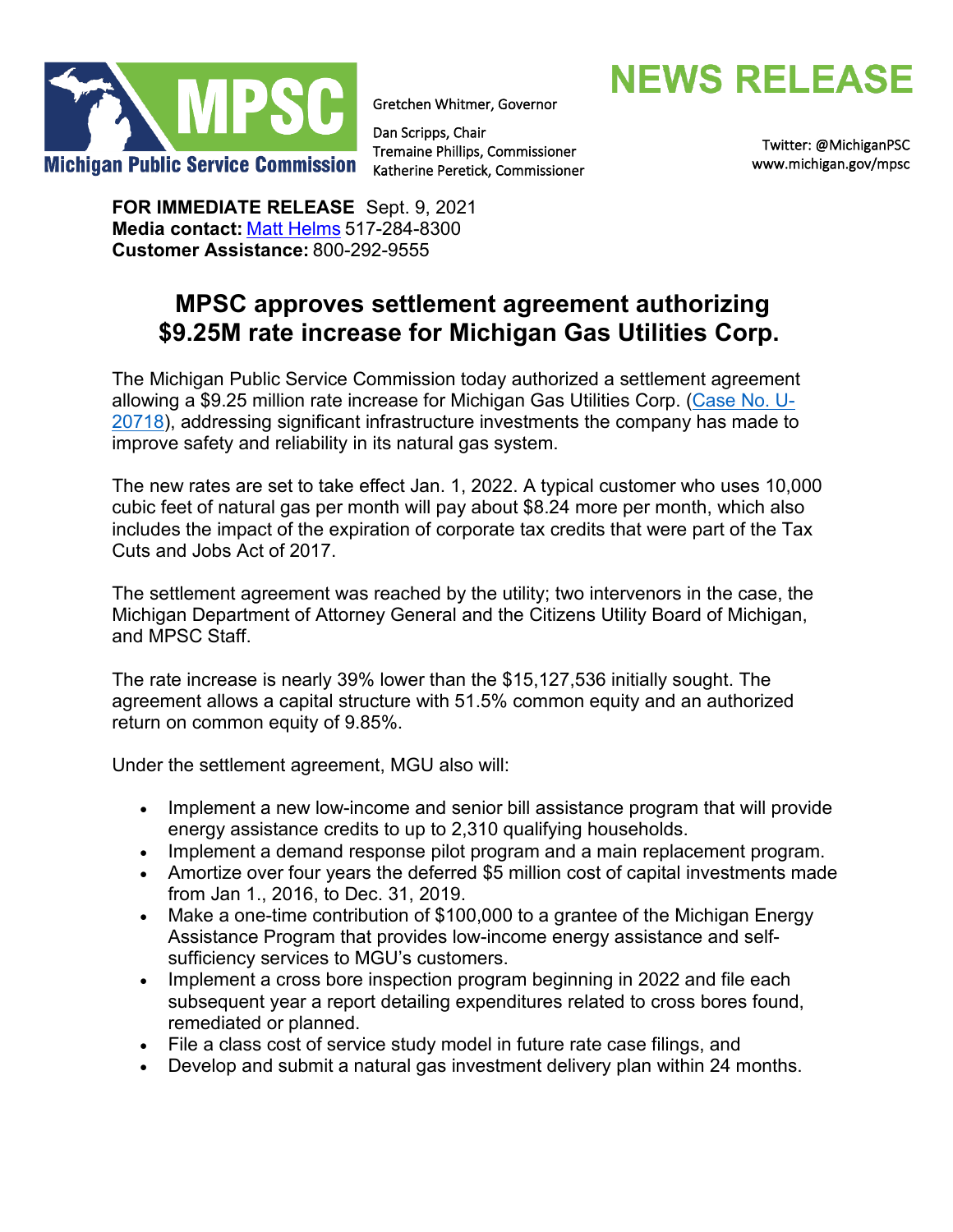MGU provides natural gas service to about 181,000 customers across areas of the southern and western Lower Peninsula. The utility's last rate increase was in 2015.

## **MPSC takes next steps in MI Power Grid initiatives**

The MPSC today approved several orders related to its MI Power Grid effort to maximize the benefits of Michigan's transition from centralized, large power plants to clean, distributed sources of energy.

- In [Case No. U-](https://mi-psc.force.com/s/case/500t000000XXo57AAD/in-the-matter-on-the-commissions-own-motion-to-commence-a-collaborative-to-consider-best-practices-to-ensure-costeffective-development-of-new-energy-resources-and-to-limit-procurement-barriers-for-emerging-technologies-including-processes-for-competi)20852, the MPSC adopted, with some revisions, recommendations from MPSC Staff's Competitive Procurement Report aimed at encouraging fair, transparent and nondiscriminatory processes for utilities to use in soliciting competitive bidding for new energy resources in order to reduce costs and maximize value for utility customers. The Commission directed Staff to survey stakeholders on the performance of the guidelines and file no later than Sept. 9, 2026, or earlier if needed, recommendations for modifications.
- In Case No. U-20890, the MPSC initiated the formal rulemaking process for updates to the Commission's Interconnection and Distributed Generation Standards. As part of the order, the MPSC set a public hearing for 9 a.m. Oct. 20, 2021, at 7109 W. Saginaw, Lansing, MI. Written comments referencing Case No. U-20890 must be received at the Commission by Nov. 1, 2021, and may be sent by email to [mpscedockets@michigan.gov](mailto:mpscedockets@michigan.gov) or by mail to Executive Secretary, Michigan Public Service Commission, P.O. Box 30221, Lansing, MI 48909.
- In Case No. U-21117, the MPSC commenced a collaborative directing utilities and electric cooperatives to begin developing utility-specific electric interconnection procedures to help guide the transition to clean, distributed energy resources. The Commission directed utilities and cooperatives to provide draft interconnection procedures documents to MPSC Staff by Jan 18, 2022, with Staff response due by Feb. 15, 2022. In addition, today's order directs the MI Power Grid Interconnection Standards and Worker Safety workgroup to meet on March 15 and April 14, 2022, for the draft interconnection documents to be presented for stakeholder review and comment.

### **MPSC OKs SETTLEMENT AGREEMENT ON LAMBDA GATHERING WET HEADER PIPELINE PROJECT IN NORTHERN MICHIGAN**

The MPSC today approved a settlement agreement on an application by Lambda Gathering LLC for a certificate of public convenience and necessity for the operation of the Lambda Gathering Wet Header Pipeline, allowing the continued gathering of wet natural gas from the Antrim Shale and Niagaran formations in northern Michigan after some of the pipelines used for that purpose were approved to be converted to dry gas service [\(Case No. U-21091\)](https://mi-psc.force.com/s/case/500t000000mdQs6AAE/in-the-matter-of-the-application-of-lambda-gathering-llc-for-a-certificate-of-public-convenience-and-necessity-for-the-conversion-and-operation-of-the-lambda-gathering-wet-header-ranging-from-manistee-county-in-the-southeast-to-presque-isle-county-in-th). The approval follows the Commission's order [in July](https://www.michigan.gov/mpsc/0,9535,7-395-93253_93280-564643--,00.html)  [2021](https://www.michigan.gov/mpsc/0,9535,7-395-93253_93280-564643--,00.html) permitting a subsidiary of DTE Energy Co. to convert northern Michigan pipelines from unregulated wet gas gathering lines to regulated dry gas transmission lines serving as a an additional source of natural gas supply for customers DTE Gas Co. in areas of the northern Lower Peninsula. That conversion was approved subject to Lambda receiving approval for and completing the buildout of the wet header pipelines.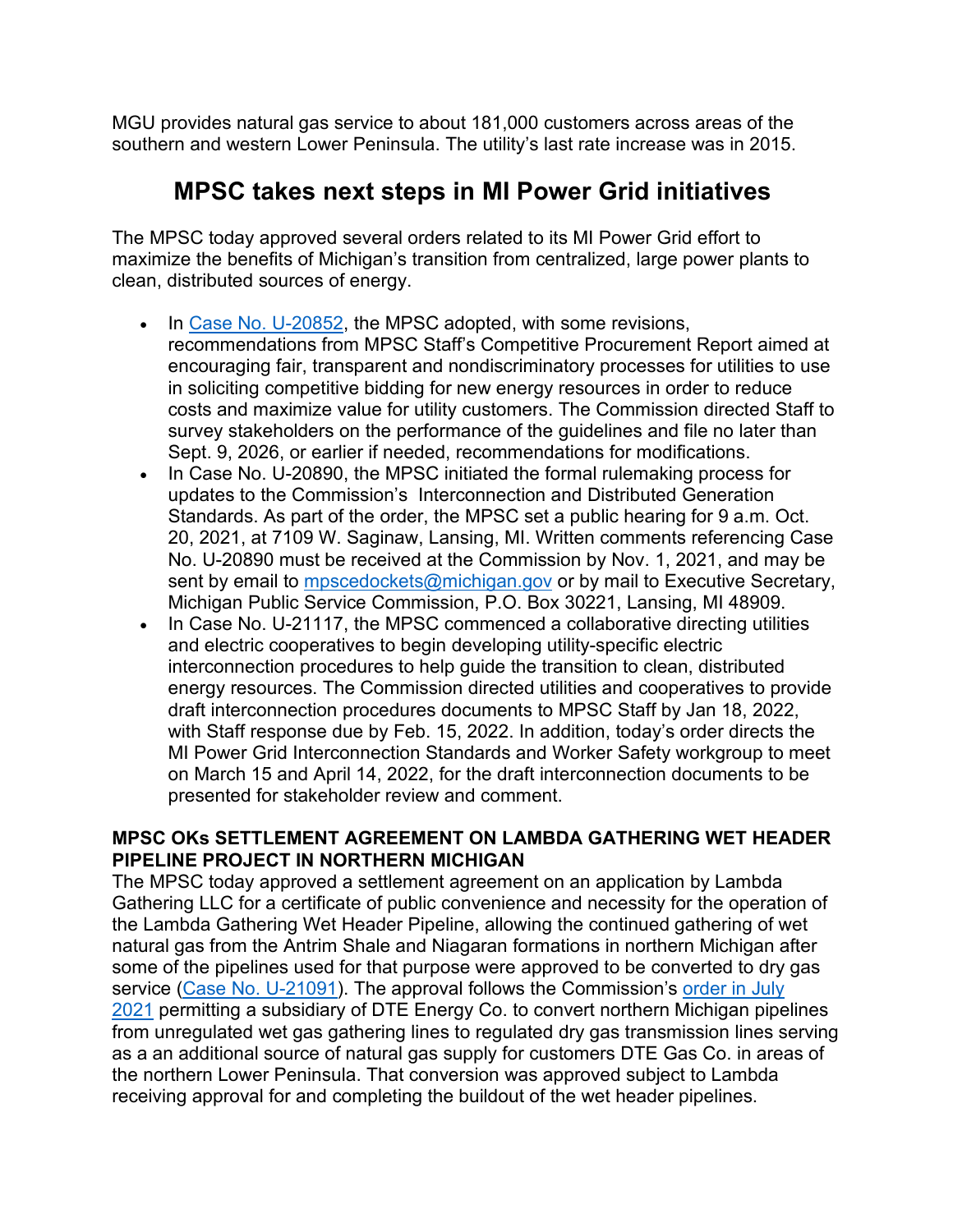## **MPSC ACCEPTS REPORT, ADOPTS RECOMMENDATIONS FROM WORKGROUP ON NATURAL GAS CURTAILMENT**

The MPSC today accepted the Natural Gas Curtailment Procedures Workgroup Report, filed by MPSC Staff in collaboration with utilities and other stakeholders reviewing whether natural gas curtailment procedures should be updated to prioritize residential heating over natural gas use for electric generation when appropriate during energy emergencies [\(Case No. U-](https://mi-psc.force.com/s/case/500t000000LvLx1AAF/in-the-matter-on-the-commissions-own-motion-to-commence-a-collaborative-to-consider-issues-related-to-utility-curtailment-procedures)20632). The workgroup was established in September 2019 as part of actions taken after the MPSC's [Statewide Energy Assessment](https://www.michigan.gov/mpsc/0,9535,7-395-93307_93312_93320_94834-488976--,00.html) identified steps to strengthen Michigan's energy infrastructure following the statewide energy emergency in winter 2019. Today's order accepts the report, adopts recommendations. and directs Staff to file a status report by Sept. 30, 2022.

### **MPSC APPROVES CONTRACTS FOR CONSUMERS ENERGY SOLAR, WIND PROJECTS**

Consumers Energy Co.'s application for approval of a power purchase agreement (PPA) for the output of the Heathlands Solar Project, a 30-megawatt (MW) facility on a former golf course in Manistee County's Onekama Township, was approved today by the MPSC [\(Case No. U-](https://mi-psc.force.com/s/case/500t0000009haqBAAQ/in-the-matter-of-the-application-of-consumers-energy-company-for-approval-of-its-integrated-resource-plan-pursuant-to-mcl-4606t-and-for-other-relief)20165). The total forecasted cost of the 20-year agreement between Consumers and Heathlands Solar LLC is \$46,584,072, with an average cost per megawatt hour of \$41.72. The solar project is scheduled to begin operating by late 2022. The Commission also approved a new PPA between Consumers and Crystal Flash Renewable LLC for 1.8 MW of output of the existing Bay Windpower Mackinaw City Plant, with which Consumers has had contracts with since 2001, for a term running June 1, 2021 to May 31, 2024 [\(Case No. U-](https://mi-psc.force.com/s/case/500t000000KvqZJAAZ/in-the-matter-of-the-application-of-consumers-energy-company-for-approval-of-power-purchase-agreements)20604). The new, \$296,014 PPA is expected to reduce costs by \$19,000 compared to the expired PPA.

## **MPSC DECLINES TO INITIATE CHANGES TO REGULATIONS GOVERNING UTILITY POLE ATTACHMENTS**

The MPSC today declined a request by telecommunications provider ExteNet Systems Inc, and supported by the Telecommunications Association of Michigan (TAM) and CTIA — the Wireless Association, to reexamine certain rules and regulations in its authority governing pole attachments, letting the Commission's current interpretations and existing regulations stand ([Case No. U-20980\)](https://mi-psc.force.com/s/case/500t000000f2N9fAAE/in-the-matter-of-the-petition-of-extenet-systems-inc-to-initiate-a-proceeding-for-the-commission-to-issue-and-make-effective-rules-and-regulations-implementing-michigans-regulatory-authority-over-wireless-pole-attachments). The Commission, however, encourages the Michigan Office of Administrative Hearings and Rules to employ flexibility in the application of procedural timelines in order to ensure that pole attachment complaints are resolved within 180 days. In response to ExteNet's Jan. 25, 2021, petition asking the MPSC to initiate a proceeding to issue and make effective rules and regulations implementing Michigan's regulatory authority over wireless pole attachments, the Commission in March 2021 [sought comments](https://www.michigan.gov/mpsc/0,9535,7-395-93307_93313_17280-559378--,00.html) from stakeholders addressing issues related to the use of utility poles, ducts, conduits and other rights-ofway by wireless service providers. The Commission received Comments from AT&T Michigan; MPSC Staff; Consumers Energy Co.; Crown Castle Fiber LLC; CTIA; DTE Electric Co.; ExteNet; Frontier Communications; Indiana Michigan Power Co.; Michigan Cable Telecommunications Association; Michigan Electric Cooperative Association;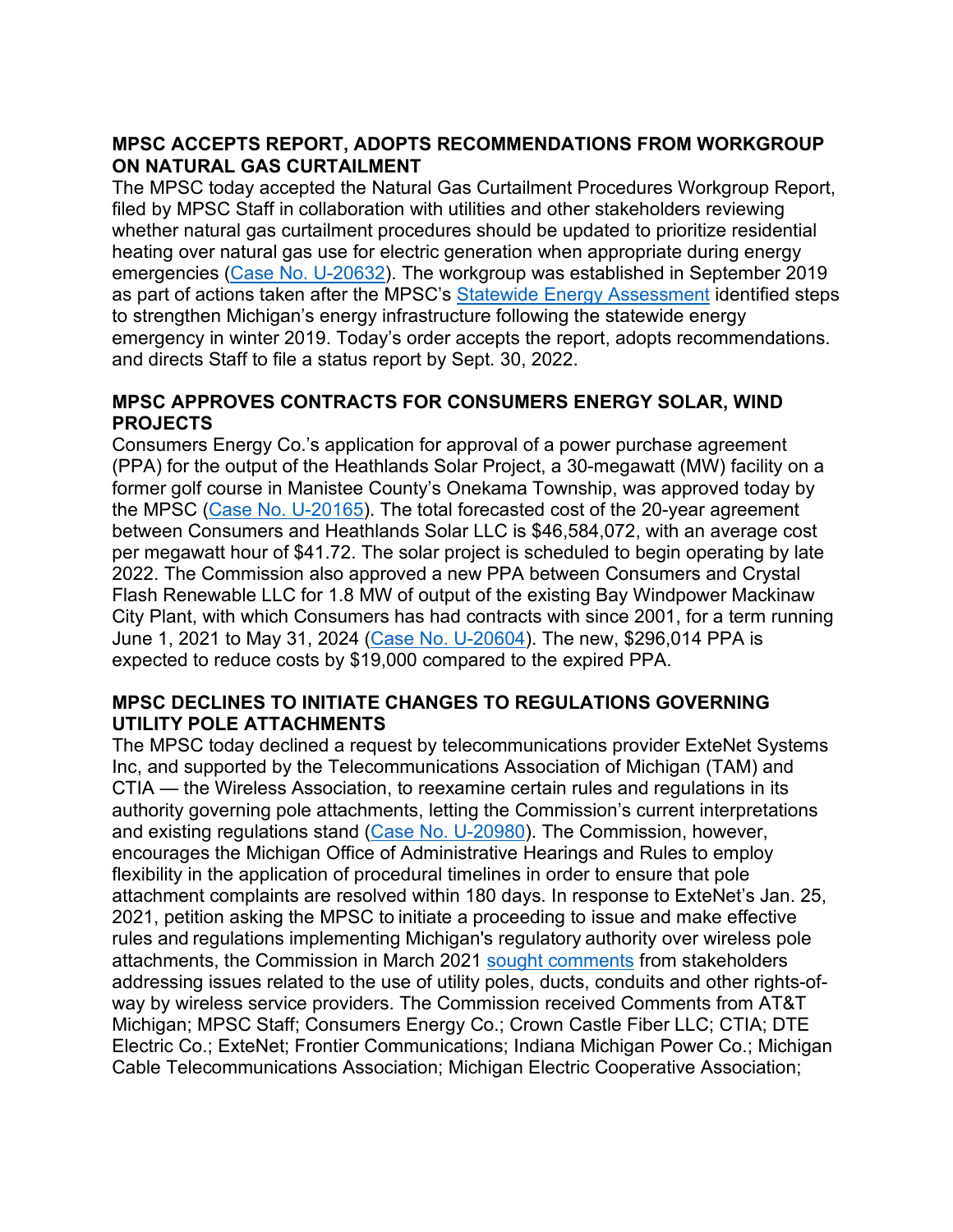Michigan Electric and Gas Association, and the Telecommunications Association of Michigan.

#### **MPSC APPROVES ELIGIBILE TELECOMMUNICATIONS CARRIER EXPANSION FOR FEELSAFE WIRELESS AND PERMANENT LICENSE FOR SPECTROTEL**

The MPSC approved an application by Air Voice Wireless, doing business as Feelsafe Wireless, to expand the service area for which it is designated as an eligible telecommunications carrier (ETC). The designation allows the provider to access Universal Service Fund support and provide discounted Lifeline service to low-income Michigan customers [\(Case No. U-](https://mi-psc.force.com/s/case/500t0000008efieAAA/in-the-matter-of-the-application-of-airvoice-wireless-llc-dba-feelsafe-wireless-for-designation-as-an-eligible-telecommunications-carrier-on-a-wireless-basis-lowincome-only)17126) including those in tribal areas of the Bay Mills Indian Community; Grand Traverse Band of Ottawa and Chippewa Indians; Hannahville Indian Community; Nottawaseppi Huron Band of the Potawatomi; Keweenaw Bay Indian Community; Lac Vieux Desert Band of Lake Superior Chippewa Indians; Little River Band of Ottawa Indians; Little Traverse Bay Bands of Odawa Indians; Match-E-Be-Nash-She-Wish Band of Pottawatomi Indians; Pokagon Band of Potawatomi; Saginaw Chippewa Indian Tribe of Michigan, and Sault Ste. Marie Tribe of Chippewa Indians. The Commission today also granted a permanent license to Spectrotel of the Midwest LLC to provide basic local exchange phone service in the zone and exchange areas in which Frontier North Inc., Frontier Midstates Inc., AT&T Michigan, CenturyTel of Michigan Inc., d/b/a CenturyLink, and Frontier Communications of Michigan Inc. are the incumbent local exchange carriers [\(Case No. U-21034\)](https://mi-psc.force.com/s/case/500t000000j0lj1AAA/in-the-matter-of-the-application-spectrotel-of-the-midwest-llc-for-a-temporary-and-permanent-license-to-provide-local-exchange-service-throughout-the-state-of-michigan-in-the-zones-and-exchanges-served-by-frontier-north-inc-frontier-midstates-inc-att). Spectrotel must submit its tariff reflecting services it will offer and identifying exchanges it will serve before commencing service.

#### **MPSC SETS PUBLIC HEARINGS ON READOPTION OF TELECOMMUNICATIONS RULES SET TO EXPIRE IN 2022**

The MPSC today established two public hearings to readopt rules governing telecommunications providers that would otherwise cease to have effect in 2022. The MPSC seeks to readopt, with minor changes, rules for the provision of unbundled network elements and local interconnection services (Case No. U-21078); the rules are now Michigan Administrative Code, R 484.71-484.75. A public hearing will be held remotely by videoconference at 9 a.m. Oct. 5, 2021. In addition, the MPSC seeks to repromulgate, with minor changes, rules for the provision of basic local exchange phone service customer migration (Case No. U-21079); the rules are Michigan Administrative Code, R 484.81-484.90. A public hearing will be held at 10 a.m. Oct. 5, 2021, also by videoconference. Information on attending either hearing is available in attachments to today's orders. Written comments on either case, referencing the appropriate case number, may be submitted no later than Oct. 19, 2021, by email to [mpscedockets@michigan.gov](mailto:mpscedockets@michigan.gov) or by mail to Executive Secretary, Michigan Public Service Commission, PO Box 30221, Lansing, MI 48909.

### **MPSC APPROVES EXPANSION OF CONSUMERS ENERGY'S RENEWABLE ENERGY PILOT FOR LARGE CUSTOMERS**

The MPSC today approved a settlement agreement resolving Consumers Energy Co.'s move to amend its renewable energy plan to allow for the expansion of its Large Customer Renewable Energy Pilot, one of the utility's voluntary green pricing (VGP)